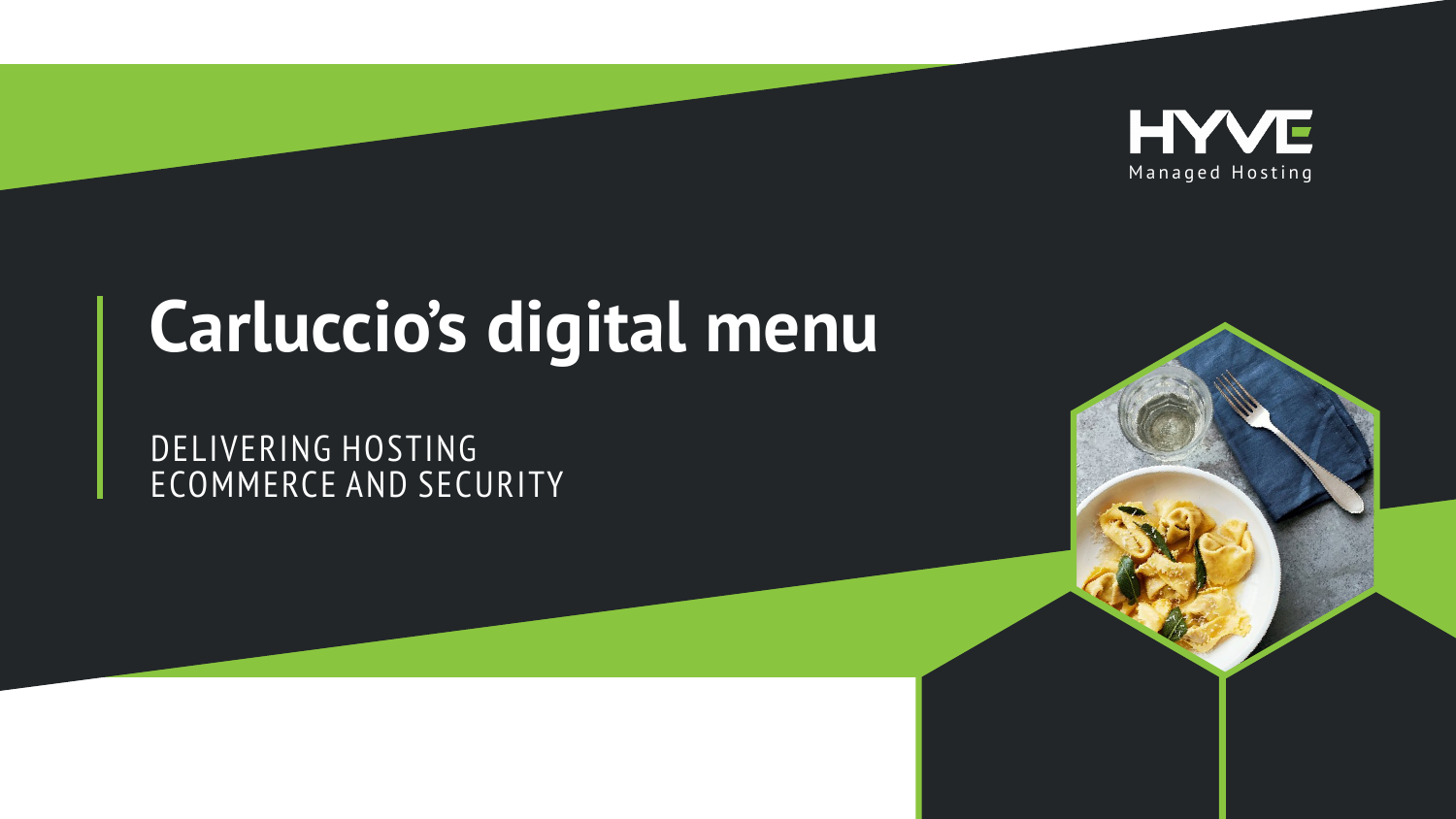## **Background**

With nearly a hundred restaurants in the UK, Carluccio's is a rapidly growing hospitality and retail group.

Their online presence is an important element of the company's overall approach to customer relations, and the Carluccio's website in particular needs to offer a range of digital services.

Ecommerce capabilities need to be reliable, effective and secure – any performance issues or downtime have the potential to directly impact revenue.

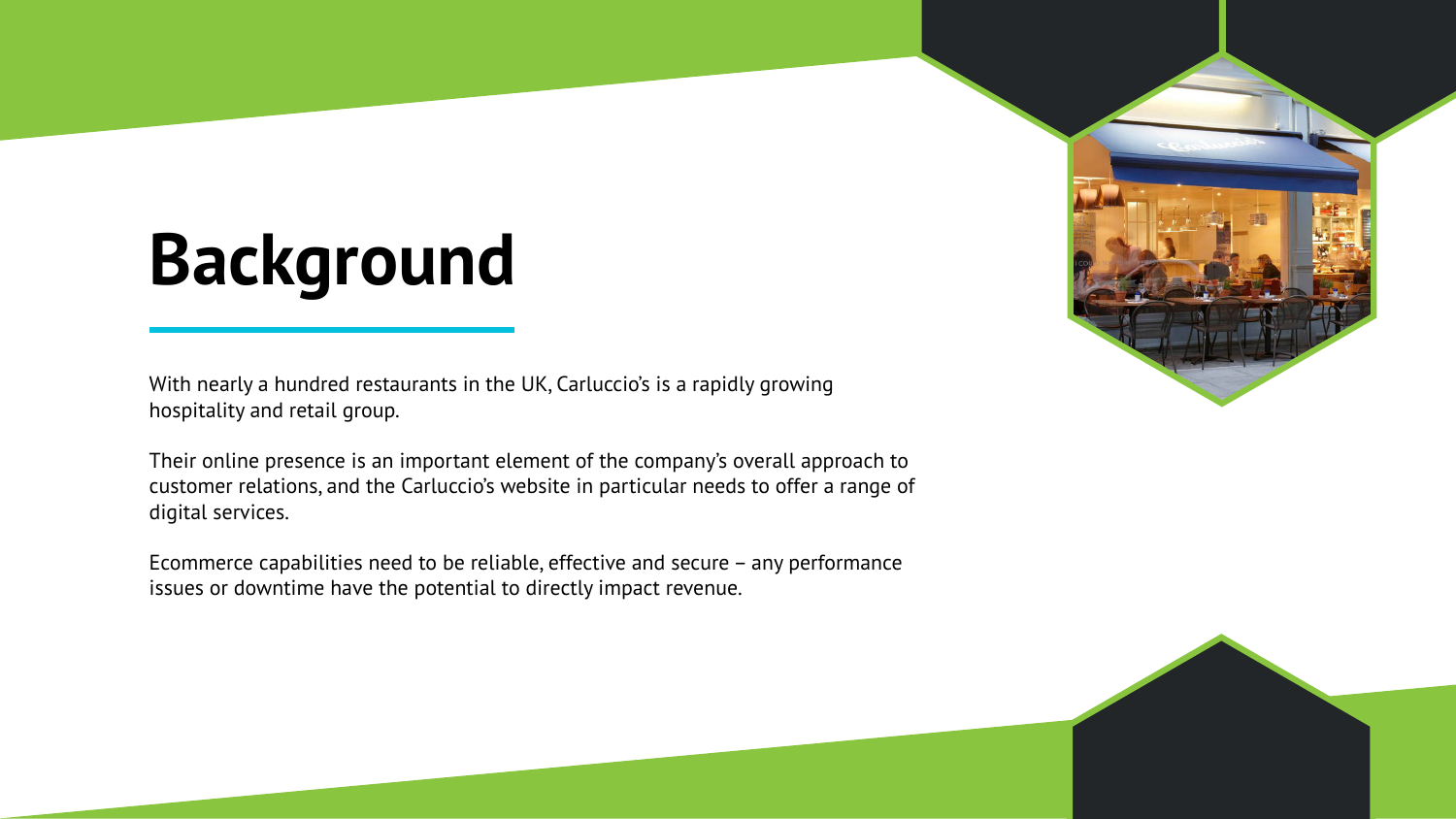# **Challenge**

As part of a full digital strategy review, Carluccio's looked at a range of technical improvements to their website. In particular, they wanted it to deliver a reliable method for customers to book a table, as well as offering an online shop selling a range of products including food and drink. The overall aim was to achieve this as part of a reliable and secure platform.

To achieve this, Carluccio's wanted to find a hosting partner who could deliver a reliable, high performance service, but would also take the management and administrative overhead away from their internal IT team.

#### **We have a small internal IT department, so we need to focus on strategic issues<br><b>4 • we don't have the time to do traditional maintenance and monitoring<br>len Tayler Head of IT at Carlussia – we don't have the time to do traditional maintenance and monitoring <b>99**<br>Jon Taylor, Head of IT at Carluccio

Jon Taylor, Head of IT at Carluccio

Carluccio's therefore looked to engage a partner with proven managed services experience, alongside the ability to offer high levels of service reliability, performance and security.

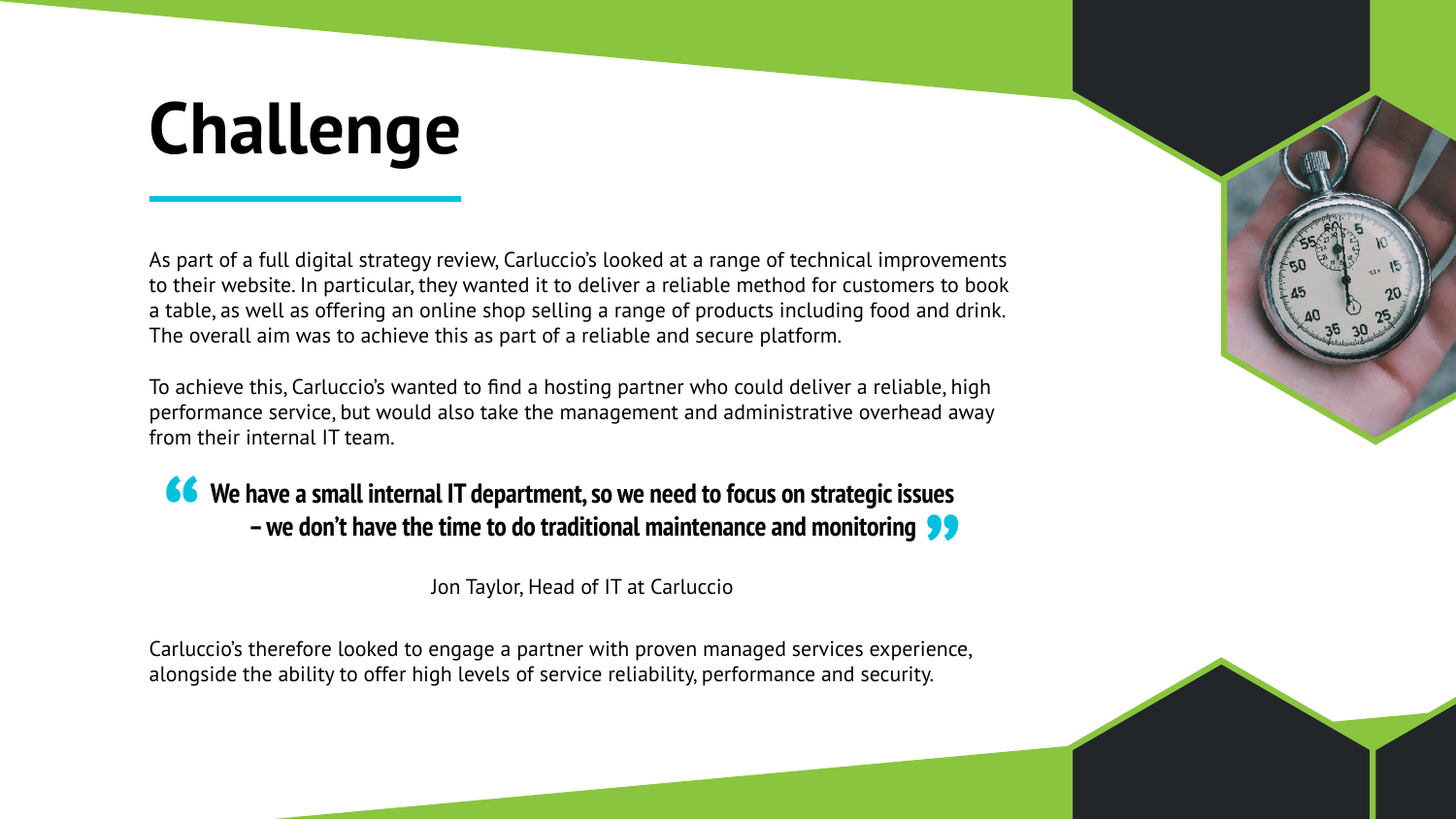## **Solution**

Carluccio's selected Hyve to host **www.carluccios.com**, and also manage its online ecommerce and website security. The site provides a fully responsive online service enabling customers to book tables and shop online across a range of deli products.

The choice of Hyve as a Managed Services partner was based around the **24/7 support** service, alongside the delivery of proactive, strategic advice before and during the digital development process. Hyve's **ability to scale** Carluccio's web strategy and ensure consistently high levels of site **performance** was an additional factor in Carluccio's selection.

Hyve remove the stress and complexity of **deployment**, **migration**, and **evolution** from Carluccio's online platform by employing the following continuous processes: Consult, Design, Deploy, Maintain.

The consult phase seeks to understand client needs in order to architect the perfect cost effective solution, within budget and to a project planning timeline which fits client planning precisely.



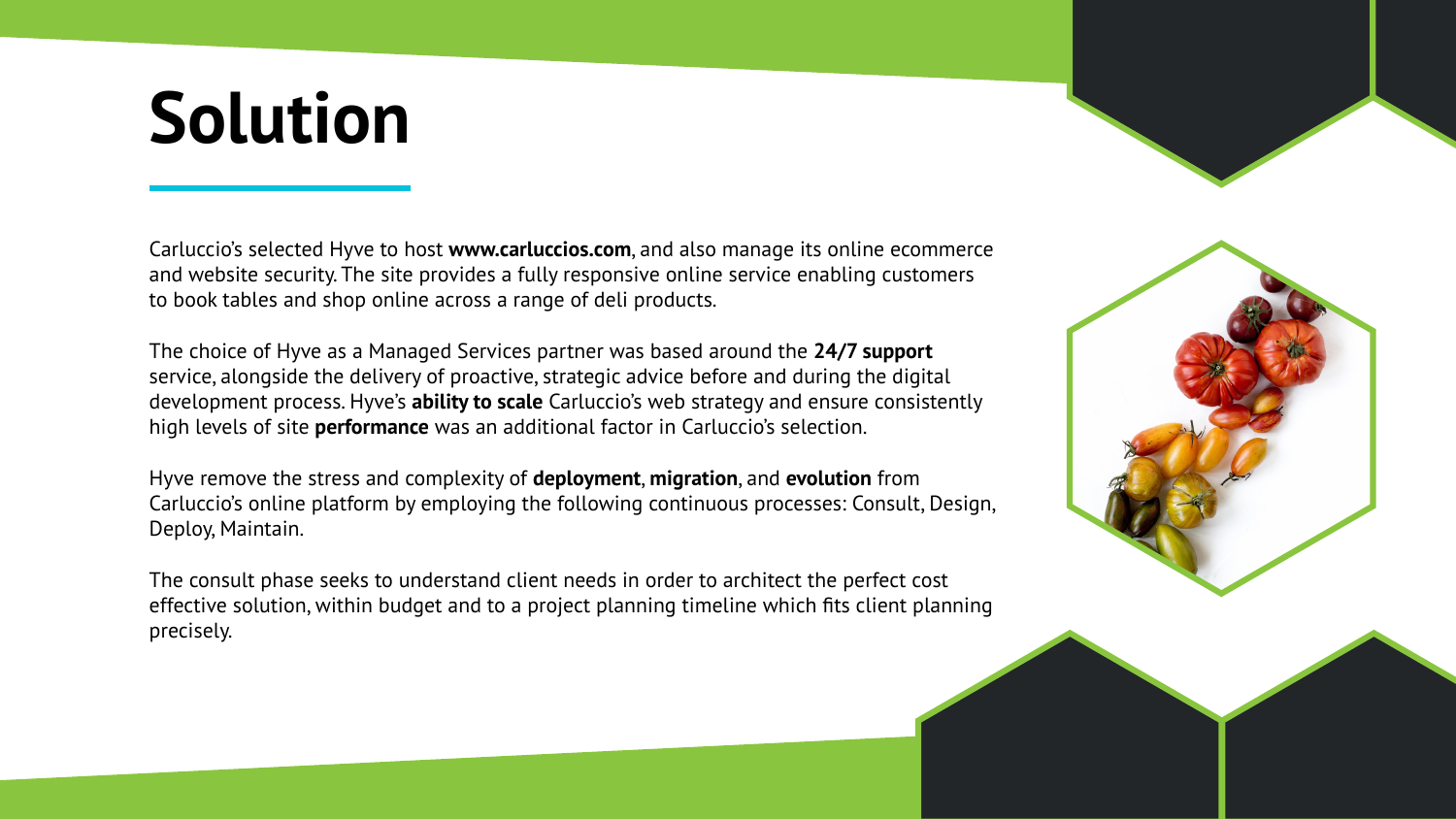## **Benefits**

Project deployment focuses on key technical milestones ranging from server build, migration and content delivery, to platform configuration, fine tuning and launch. Hyve maintains and delivers 24/7 monitoring and support, backed up by ongoing performance tuning, giving every client the ability to scale Hyve's services according to their requirements.

**www.carluccios.com** now delivers a strong online presence, and they have been able to roll out its enhanced digital strategy without adding to the workload of its in-house team.

**This is where a Managed Service approach really delivers,<br>
<b>1** don't have to worry about Hyve's areas of responsibility,<br>
in fact, much of the time, I don't even have to think about it **I don't have to worry about Hyve's areas of responsibility, in fact, much of the time, I don't even have to think about it. That's absolutely ideal for me and my team who can focus on our major projects which are driving the business forward.<br>Jon Taylor, Head of IT at Carluccio's** 

Jon Taylor, Head of IT at Carluccio's